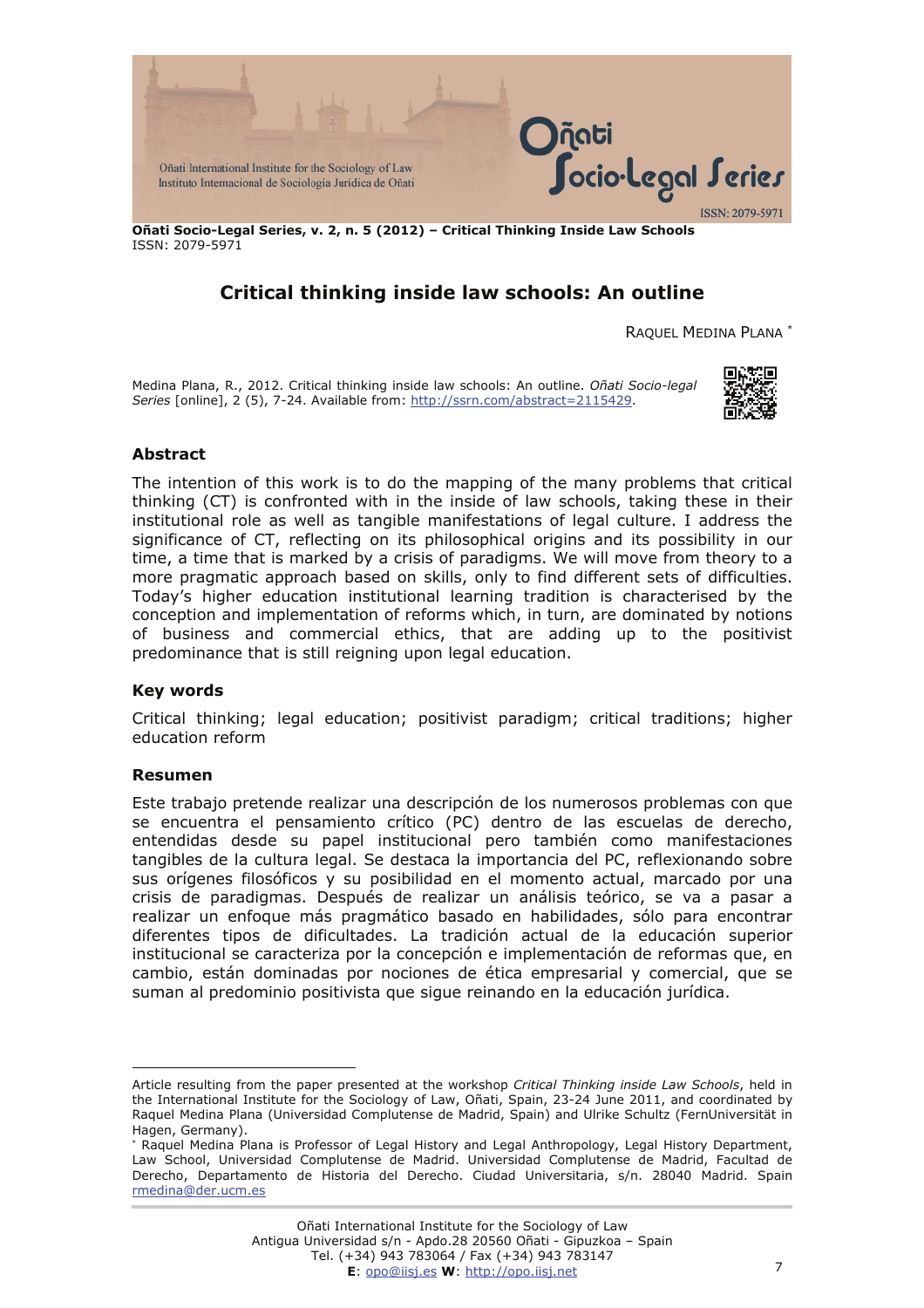## **Palabras clave**

Pensamiento crítico; enseñanza del derecho; paradigma positivista; tradición crítica; reforma de la educación superior.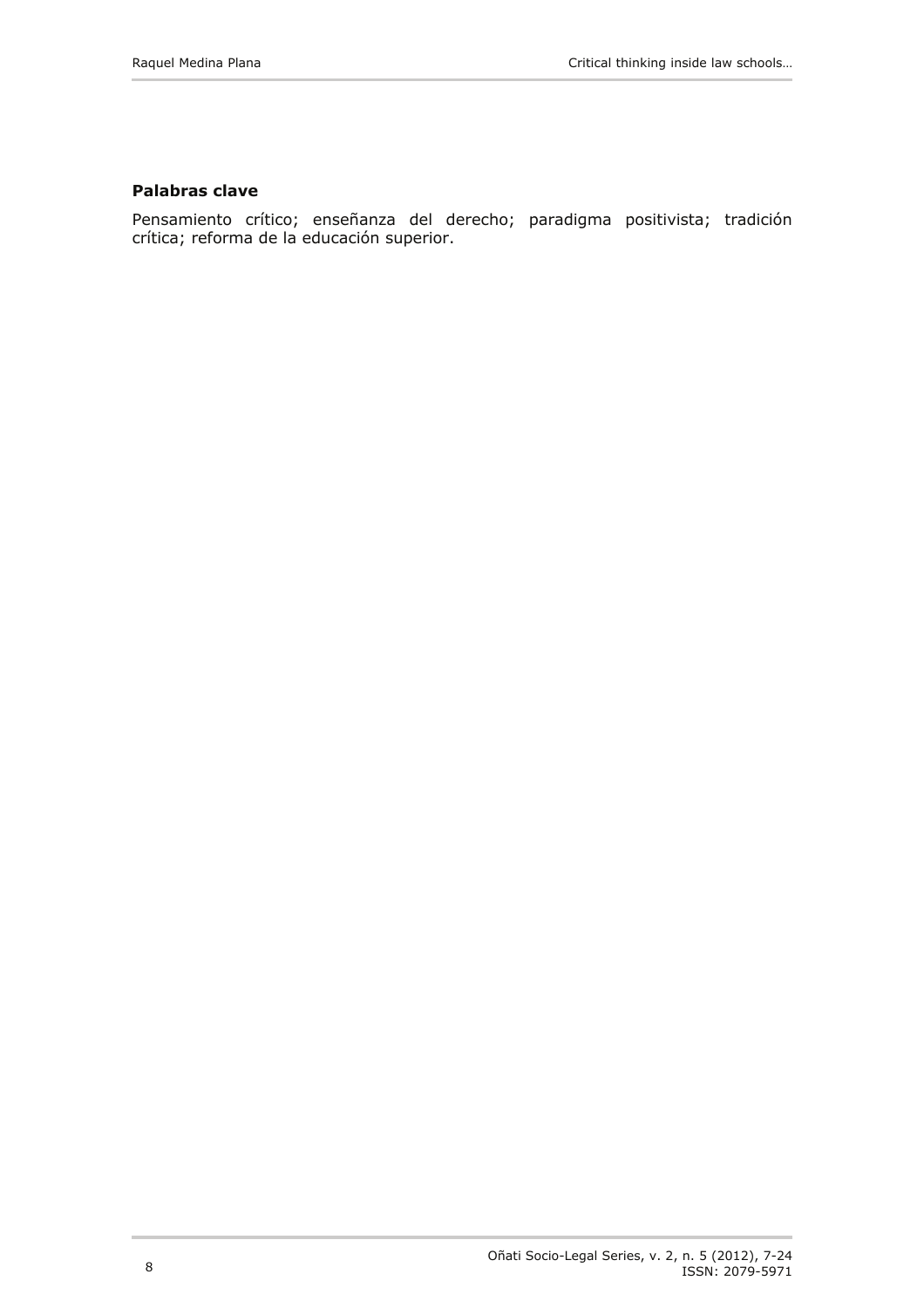# **Table of contents**

| 4. Can you teach being critical? Teaching and assessing the most sublime of             |  |
|-----------------------------------------------------------------------------------------|--|
|                                                                                         |  |
| 5. Reasons for the diversity of approaches to CT: the eye of the hurricane  14          |  |
| 6. Academic lawyers and professional identity of law schools  15                        |  |
| 7. The positivist tradition and its impact in legal education through propedeutics . 16 |  |
|                                                                                         |  |
| 9. Legal academic identity and opening up the concept of law 18                         |  |
| 10. Control on academic skills: the students are at the centre 19                       |  |
|                                                                                         |  |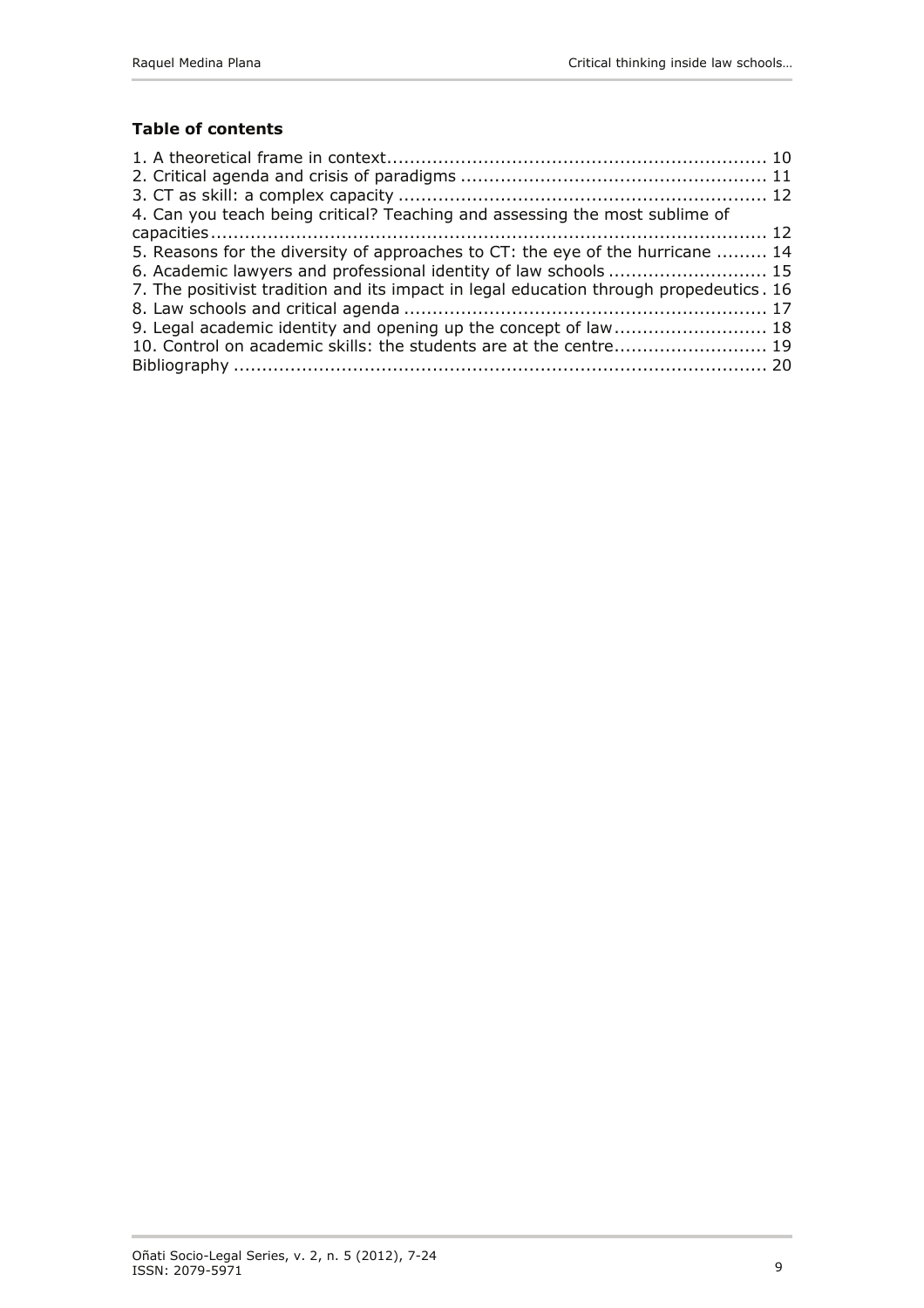## <span id="page-3-0"></span>**1. A theoretical frame in context**

CT is considered as a core skill of a transversal nature: a concept which is responsible for dealing with a large proportion of the work related to the blending between concepts and their implementation (Dauer 1989, Facione 1990, Miller and Charles 2009, Schön 1991). Some would argue that the reception of CT in the curriculum is only purporting to explain a theoretical principle in a stronger way, which in reality does not mean a lot of change in the curriculum or the teacher's practice. Embedded in this skills approach, CT is transmuted into critical capacity with more than a few problems to render it operational. The jump from CT to critical capacity is immense, it goes without saying, but it is not negative in all aspects. Admittedly, the notion is less reverential, more functional and mediated, but it is also more explicit and concrete, of a less intellectual stature perhaps, but more systematic. Also, it is more accessible to classroom practice. And, of course, more measurable, something that is of great importance, for example, in the students' assessment.

Even so, the theory/practice dichotomy keeps reappearing. Take, for example, the notion of "cognitive ability". In this sense, it can be said that CT is an intellectual process inherent in the human race, even an important part of the evolutionary resource. On the contrary, the cultural nature and historical contextualization of CT is highlighted when we approach this kind of reasoning as a theoretical frame.

At certain times and in certain cultures, the critical way of thinking seems to have prevailed over others: the Greek culture and the Socratic School are both obvious examples. They were the ones that gave us the adjective: κριτικός (*Kritikos*), "able to discern." However, our own concept of CT is the result of a very specific development.

What we now understand as CT is a much more concrete and definite way of thinking, even more deeply embedded in our Western culture and, at least by historical standards, surprisingly recent: its conception derives from the late enlightenment period (Waldron 1996, Rose 1984, Goodrich 1993, Douzinas 2005, Gearey 2007). It is in this context that Kant set down the foundation of critical thinking by trying to answer the question, 'what can I know?' His *Critique of Pure Reason* comes to formulate a type of knowledge that begins with experience but then exceeds it: an *a priori* knowledge, independent from experience, which would enable us to interpret things, and would come to constitute the *form* of knowledge. Thus, the cognitive ability which we call "critical thinking" sits halfway between empiricism and rationalism. As we shall see, this oscillation between the two philosophical conceptions still marks the epistemological applications that have found their way into the field of education.

Let us briefly retrace the road of critical reason which Kant defined as judgment, thereby providing many a point of contact with legal thought, both metaphorical and material and direct: from the prescriptive "what can I know?", Kant's critique draws the boundaries that should not be crossed if we are to avoid mere 'speculation' (Waldron 1996).

In his first Critique Kant uses the metaphor of a trial. The judge represents reason as consciousness, the use of Roman legal categories by the tribunal of critical reason introduces the classical antinomy of law, i. e. 'the opposition and implication between law and fact, morality and legality, autonomy and heteronomy, good will and natural desire' (Rose 1984).

According to Douzinas (2005), the trial metaphor could be followed all through the contemporary Western development of critique. Less than 30 years after Kant, Hegel's notion of intersubjectivity takes its departure from the figure of the judge. Nowadays the critic is more like a witness in the court, a court that is now no more the tribunal of reason, but of history. And at the turn of the century the last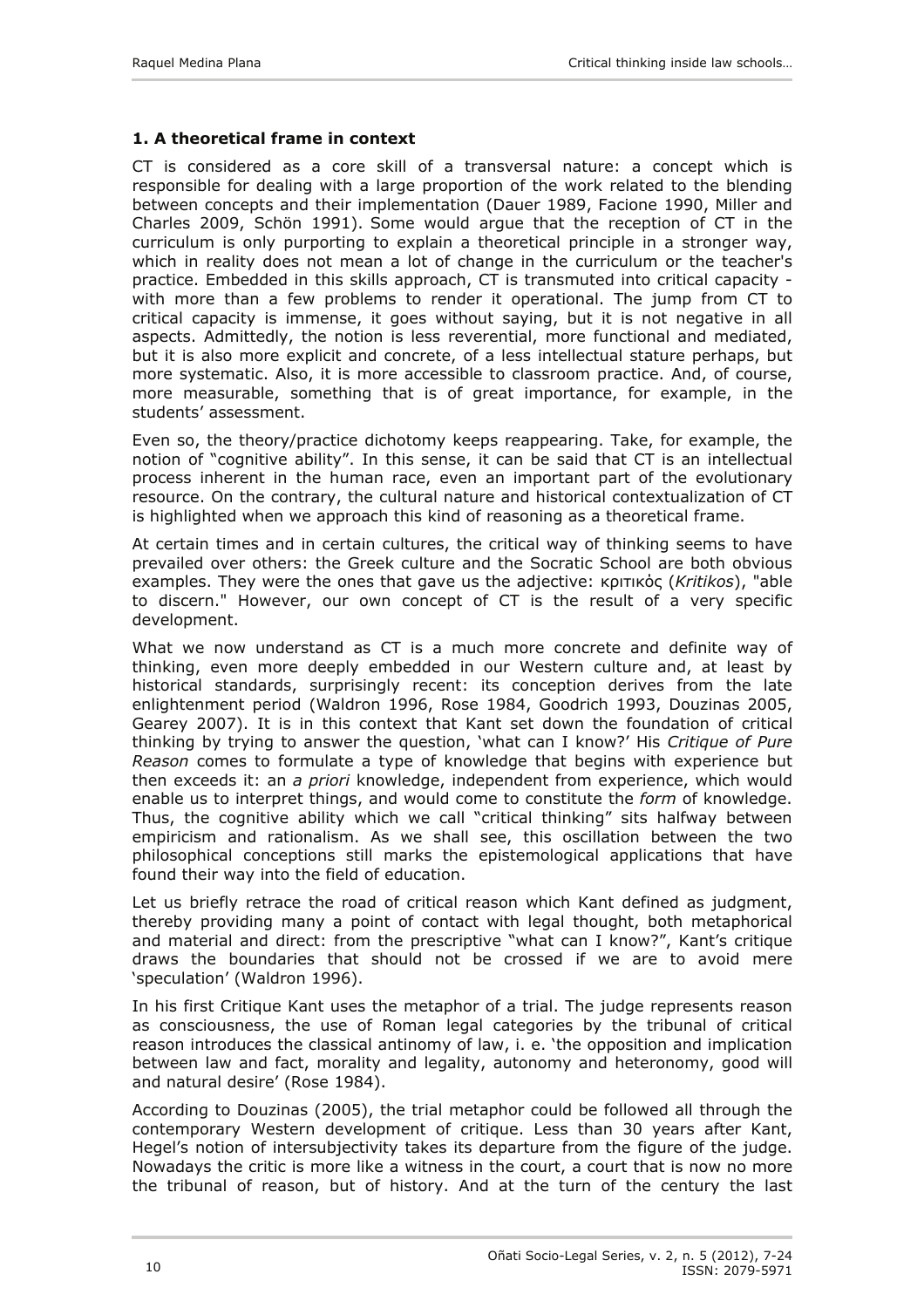<span id="page-4-0"></span>*dramatis persona* from the trial is finally appearing: the clerk, who is more performative than reflective who acts "outside the rule of law, external to the game of justice" and whose legislation "is not law but knowledge, his judgment not normative but epistemological". He is represented by Engels' depiction of the Young Hegelians as critics "who considered the object of their intervention external to their interpretative practice" (Douzinas 2005, pp. 53-54).

But our conception of CT is not only linked to particular philosophical developments. There is also a historic-political vinculation of this particular way of thinking that is clearly linked to the upheaval of liberal revolutions as well as being closely associated with the law, with courts and with judgment:

"In the eighteenth century, history as a whole was unwittingly transformed into a sort of legal process…the tribunal of reason, with whose natural members the rising elite confidently ranked itself, involved all spheres of activity in varying stages of its development. Theology, art, history, the law, the State and politics, eventually reason itself – sooner or later all were called upon to answer for themselves" (Koselleck 1988, pp. 9-10).

It is through this particular context that CT developed and still maintains an intimate link to a critical agenda (Barcellona, Hart and Muckenbarger 1988, Boon 1998, Duncanson 1993, Gearey 2007, González 2009, Horkheimer 1995, p. 218).

There is a third aspect to the issue. The theoretical stance is also linked with the process of the constitution of national legal systems in the new European national states throughout the  $19<sup>th</sup>$  century. The obsolescence of this legal scenario is nowadays marked by the so-called "legal explosion" (the actual globalized, pluricentered, multilevelled, soft law), which would have produced a new law, thus a new point of departure to study law, which largely escapes from traditional normative approaches and would demand a wholly new theoretical panoplia to (scientifically) study law (Berard 2009, Frug 1989, Lista 2002, Morss 2008, Posner 1987, Zamboni 2007).

## **2. Critical agenda and crisis of paradigms**

But is that critical reason still possible/effective today? A pessimistic view on the question, certifying, if not the death, at least the "critical condition" of legal critique, or at least of the "Critical traditions", is predominant (Goodrich 1993, Douzinas 2005, Gearey 2007). Moreover, the proposition is seriously questioned by postcolonial theorists such as Gayatri Spivak (1999) who pursue the way the critical tradition envisaged "the other": this is to say, how Kant foreclosed the difference, how Hegel patterned as normative deviation outer European reality, how Marx negotiated difference. For these theorists there is not a unique reading of a text or of a social situation, but many different readings, and it is this difference that needs to be taken into account by every intellectual project. In our time any scientific project encounters an epistemological impasse, owing to the crisis of scientific paradigms that has come to be called Post-Enlightenment (Barton 1998, Schleifer 2004). This crisis leads to the difficulty, or even impossibility of defending a critical stance, as this would invariably be based on an authoritative concept of reason.

The application of a critical project to the field of education is specially problematic in such a scenario, as it presupposes the concept of progress and of the results of a process, here the process of learning. If the reading imposes itself over the text is everything, what can be the proof of the learning? The assessment of learning comes always from outside, and sometimes doesn't come at all. In order to incorporate a critical stance, we must retrace our steps to the Kantian project, and adopt Kant's attempt to widen the gap in the "dogmatic dream", which is marked by a kind of equidistance between rationalism and empiricism. If CT must emerge in the educational environment it shall be done after suffering a fundamental transmutation that reformulates it into "critical competence". It is this transmuted concept that forms the basis for our premises.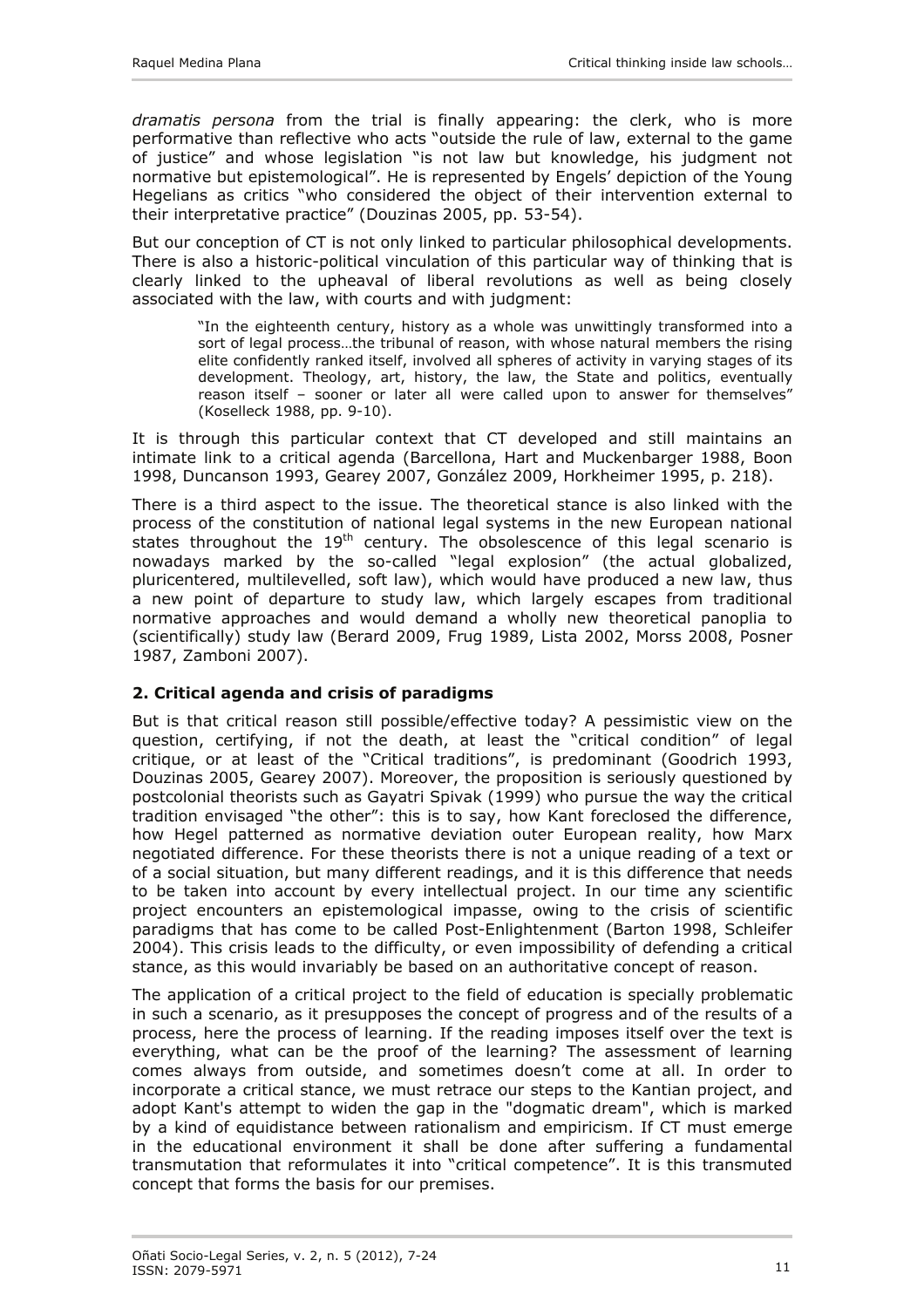# <span id="page-5-0"></span>**3. CT as skill: a complex capacity**

The ability to critically analyze any situation, theoretical assumption or body of knowledge in order to produce an informed opinion, which is understood and recognised as a skill, is a central responsibility for all university studies and especially for those related to social sciences and therefore to law. The mainstreaming of this skill extends to the heart of the teaching/learning concept, as it is based on processes to do with questioning, learning and thinking rather than the accumulation of information. This is a complex skill which requires the mobilization of a multitude of skills, knowledge and aptitudes. Because of this complexity, it is difficult, if not impossible to define.

To start with, there is not even a unified term: developed by philosophers as part of Logic, the term "Critical Thinking" appears next to others such as "Practical Logic", "Applied Logic", and since the 1980's also "Informal Logic." Other concepts which are closely linked to this are those of discussion and rhetorical thinking, as developed by S. E. Toulmin and Chaim Perelman. They argue that a number of separate elements can only be established from a cognitive point of view, including elements of intellectual and volitional reasoning emerging from a speaker's attitude. Cognitive reasoning involves a dual stream of thought: analytical on the one hand and evaluative on the other. Hence, they are branched elements of analysis and inference, such as interpretation and evaluation. Beyond these processes, there is also the consideration of contextual elements. Among the latter there may be subjective or attitudinal factors. An attitude which is questioning, flexible, open, honest, prudent, and willing to reconsider and clarify issues is key to this skill. In terms of concrete actions, one could point to identifying the problem, defining the context, analyzing the alternatives, considering the reasons and arguments that support each side, evaluating, self-correcting etc. Since the classic exposition of John Dewey (1910) *How we think* the cognitive approach has been developed in the direction of a cognitive disintegration (Facione 1990, 2000, Dauer 1989), and also from the argumentative schools, directly related to the legal field (Walton 1987, 2002, 2006, 2008).

However, even within this cognitive disintegration there is a lack of agreement. The weight that is to be given to each element can significantly alter the course and nature of the procedures carried out, even more so when taking into account the intentional elements, which are subjective by nature, and whose implementation is therefore extremely variable (Miller and Charles 2009). From a general point of view, neither teachers nor psychologists agree on the abstract processes involved in critical reasoning: among teachers of differing knowledge areas, the discrepancies are obviously much higher. Given this lack of agreement, CT - the reverential treatment that is dedicated to it and the practical difficulties of its educational treatment - often appears in pedagogical approaches as a clear case of "rhetoric versus reality".

#### **4. Can you teach being critical? Teaching and assessing the most sublime of capacities**

There is not even a consensus from the viewpoint of its transmission: because of its complexity, again, the teaching of this kind of reasoning can be approached from very diverse perspectives: from a purely cognitive point of view, CT is considered a sum of objective procedures, based on the correct evaluation of the premises: a defined set of argumentative structures that can be learned and taught. From a constructivist perspective, however, CT cannot be decontextualized, since it consists of a composite of social practices which are tacitly transmitted and highly dependent on context. From the Vygotskian perspective, if CT can be transmitted to students, it would only be through a teacher/student relationship, focusing on the socialization of the novice, who has to be introduced into the world vision of the teacher (Vygotsky 2005, p. 37). The different areas of study oscillate between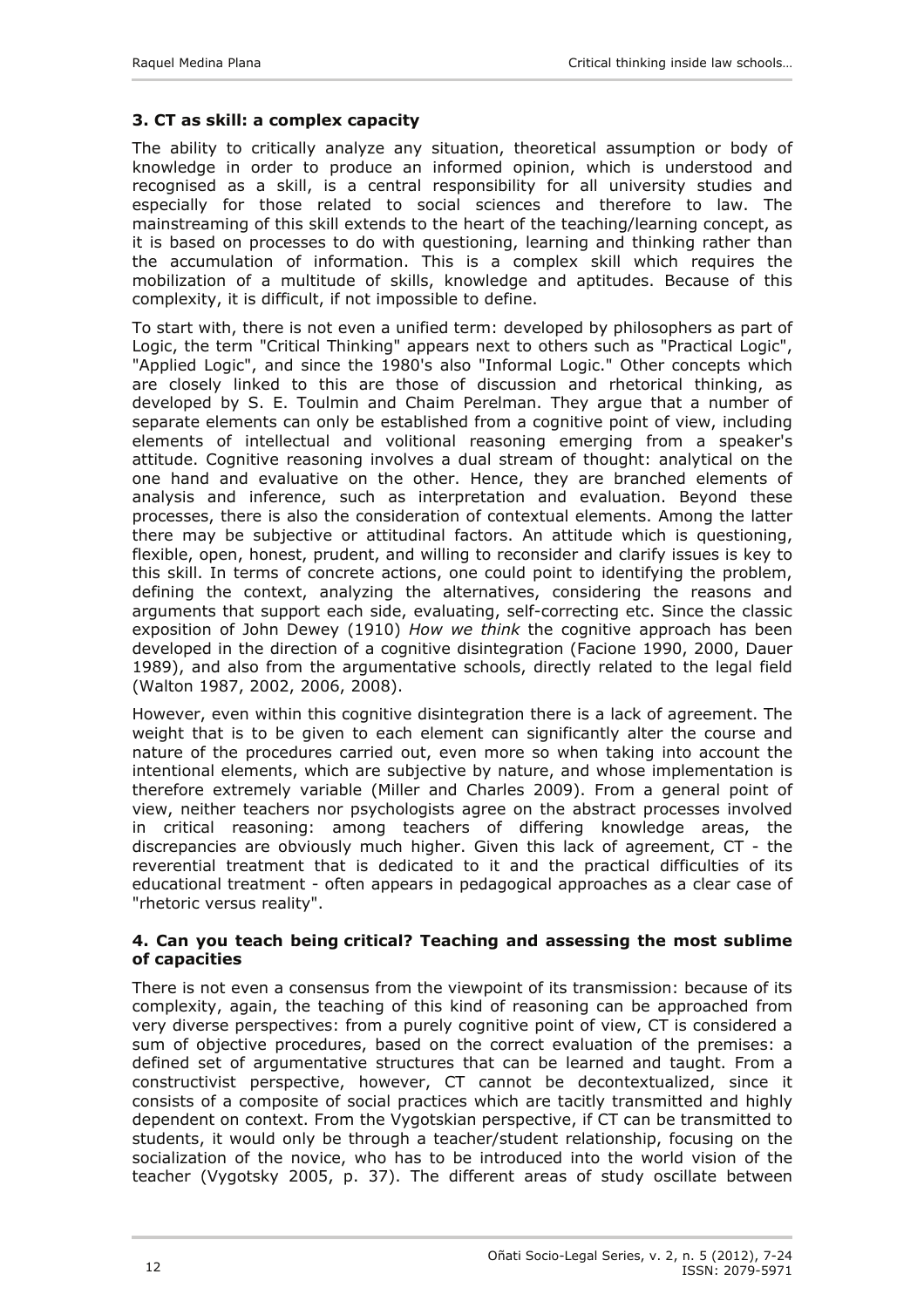these different approaches, hardly ever opting completely for either one or the other.

This brings us to the issues related to the daily practice of the law professor: how can CT be integrated into everyday teaching? In general, the fact that educational innovations are implemented randomly without a deep understanding of their function and only to comply with existing regulations is recognized as a clear danger of the Bologna Process (Reichert and Tauch 2005, p. 21, Sursock and Smidt 2010), dangers that are bigger when dealing with a skill so difficult to articulate. Its complexity, obviously, makes it difficult in the evaluation of the students' progress, but the real obstacle is to be found in the admiration that academics seem to profess for CT: an admiration halfway between obscurity and the sublime, which lets appear as correct, or even desirable, the development of non-explicit assessment standards that are at the best unspecific. At worst, they constitute the perfect place for co-optative operations, oriented towards a practical sense of selective affinities:

"What the operation of co-option transaction must disclose and education should transmit or reinforce, in this case, is not just a snippet of knowledge, a collection of snippets of scientific knowledge, but a know-how or, more accurately, the art of implementing knowledge, and doing it with purpose, in practice, which is inseparable from a global point of view, an art of living, a constitution... Responsible and respectable member of the elite, inextricably committed to an inseparably technical and social role that involves a full set of administrative and political responsibilities, the professor of medicine [who previously assimilated that of law] often owes his success, at least as much to (?) his cultural capital, his social capital, the ties of birth or alliance, and also to provisions such as seriousness, to the recognition by teachers and respectability in the conduct of his private life ... the docility with regard to disciplines more than schooling ... or even the rhetorical skills, which are valued above all as guarantees of adhesion to the social values and virtues" (Bourdieu 1984, English ed. 1990, pp. 57 ff).

At this level of practices, designed evaluation and grading systems are central to the teaching/learning process. The difficulty for teachers to assess skills, which by definition can only be fully appreciated in their development, is amplified in skills as wide and complex as this one. Therefore, one of the first aims of this analysis would be to dissect this complexity and define the different skills, and at a lower level the abilities and sub-skills that compose them. This dissection would facilitate the link to specific categories: a series of indicators to assess and grade the students' performance. As it has been noted, the more elements are isolated, the more complex – and therefore the better - the teaching practice would be (Maharg 2007).

Nevertheless all these operations and indicators are not general, objective and interchangeable. They do not constitute a given material from which it could develop a general evaluation matrix that serves to structure the processes of assessment and grading on the development of critical capacity for every professor, in every course. In fact, building a sort of template with unmovable and closed categories does not seem to be the best way to take into account the diversity of students and the variety of learning achieved in normal university classrooms, as the plurality of professorial and academic approaches is a defining feature of higher education.

However, it is also necessary to take control of the need to curb the discretion of the teacher in the assessment:

"Students can, with difficulty, escape the effects of poor teaching, but they can not escape (by definition, if they want to graduate) from the effects of a bad assessment" (McDonald *et al.* 1995, p. 8).

The assessment is, effectively, a central element of the quality of learning processes because it conditions their depth and level.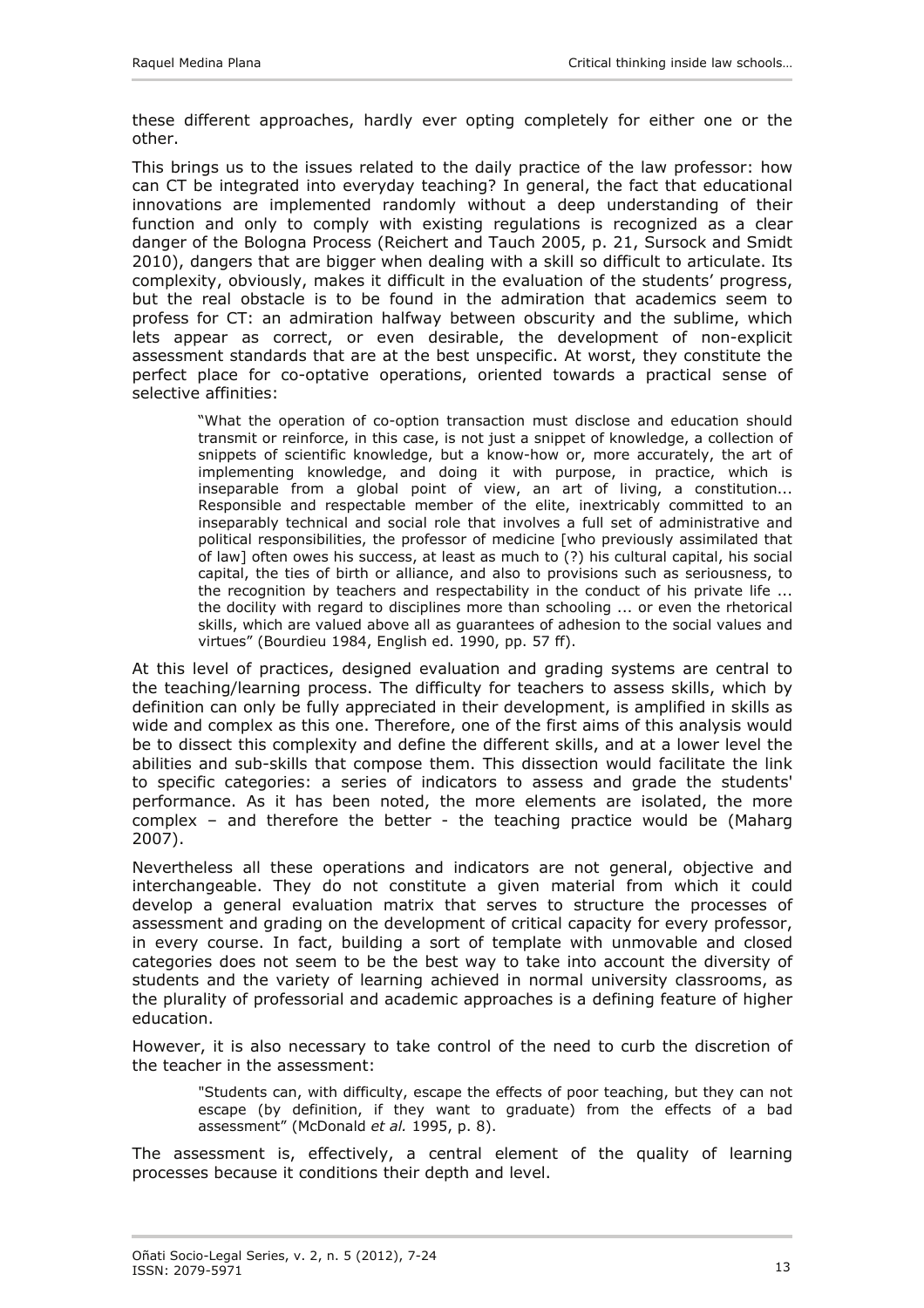<span id="page-7-0"></span>The treatment of a complex skill such as CT involves precaution: as teachers as well as scientists, we can not forget the dangers of excessive compartmentalization and systematization in the assessment of such an important skill, since the way in which the evaluation is carried out determines to a large extent the depth of learning. An absolute partitioning of CT, understood exclusively as the sum of a series of separate provisions and skills, is to destroy a large part of its potential (Schön 1991, Burton and McNamara 2009). It is therefore necessary to be aware of the limits and compensations of the operationalization of a form of reasoning, which relates to a central concern of the faculty regarding educational innovation.

## **5. Reasons for the diversity of approaches to CT: the eye of the hurricane**

The diversity of the approaches to CT responds, to a large extent, to the nature and historical settings of higher education (Becher and Trowler 2001). It seems impossible to agree on anything but the very core of CT: to examine the structure of reasoning and understand and evaluate the arguments of production contexts. There seems to be no way to go beyond this, precisely because the diversity of these contexts prevents it. It is this diversity that makes it impossible to get a universal definition of this skill, and it would also be useless to try it. There is no sense in a general broad definition of CT, because its importance derives precisely from its particular anchor in every sphere of knowledge. The notion of what CT is and what its goals are, differs in each discipline. So it can be said that there is no sense in "teaching CT" in general, partly because the learning will be minimal. This lack of agreement on the definition and mode of transmission of CT goes far beyond the inability of professors in different areas to agree on something: CT is in the eye of the hurricane of change in higher education, which is definitely departing form the university ideal of the pursuit of knowledge *per se*, and in which CT was included in all studies, up to new forms of study that primarily develop technical and professional skills (Barnett 1997).

The transition from a university which is focused on knowledge transfer to another that concentrates on skills is key to the crossroads at which institutions find themselves in having to define their academic identity in a commercial and threatening context. The commodification of education (Thornton 2008) is just a part of it. The change in higher education is seen as a sign of decline in the autonomy and quality of the work of the university. We have moved from being institutions *in* society, to institutions *of* society: universities have gone from being separate and specialised institutions in society, to being large institutions, central to the development of the societies of which they are part. Skills –it is said- can not guide our curriculum development, because

"(…) Skills, however they may be, will continue to be behaviours and capabilities that act in particular ways that have been defined by others. In this sense, they reduce the authenticity of human action" (Barnett 2001, pp. 121-122).

Of course, there is a certain elitist perspective in these arguments which for example consider that the loss of autonomy entails the "proletarianisation" of faculties, which would be subjected to takeovers such as teaching by problems (Barnett 2001). However, the underlying problem is still considerable (Cowney and Bradney 1996), i. e. that instrumental mentality that encourages learning skills is oriented to dominate the reality and not to reflect on it.

The university community is aware of these risks in the restructuring of studies through skills, but it is assuming a passive attitude. Not much information has been given to them, nor are they very interested in obtaining it. So, who will benefit from this abdication of responsibility on the part of the university community?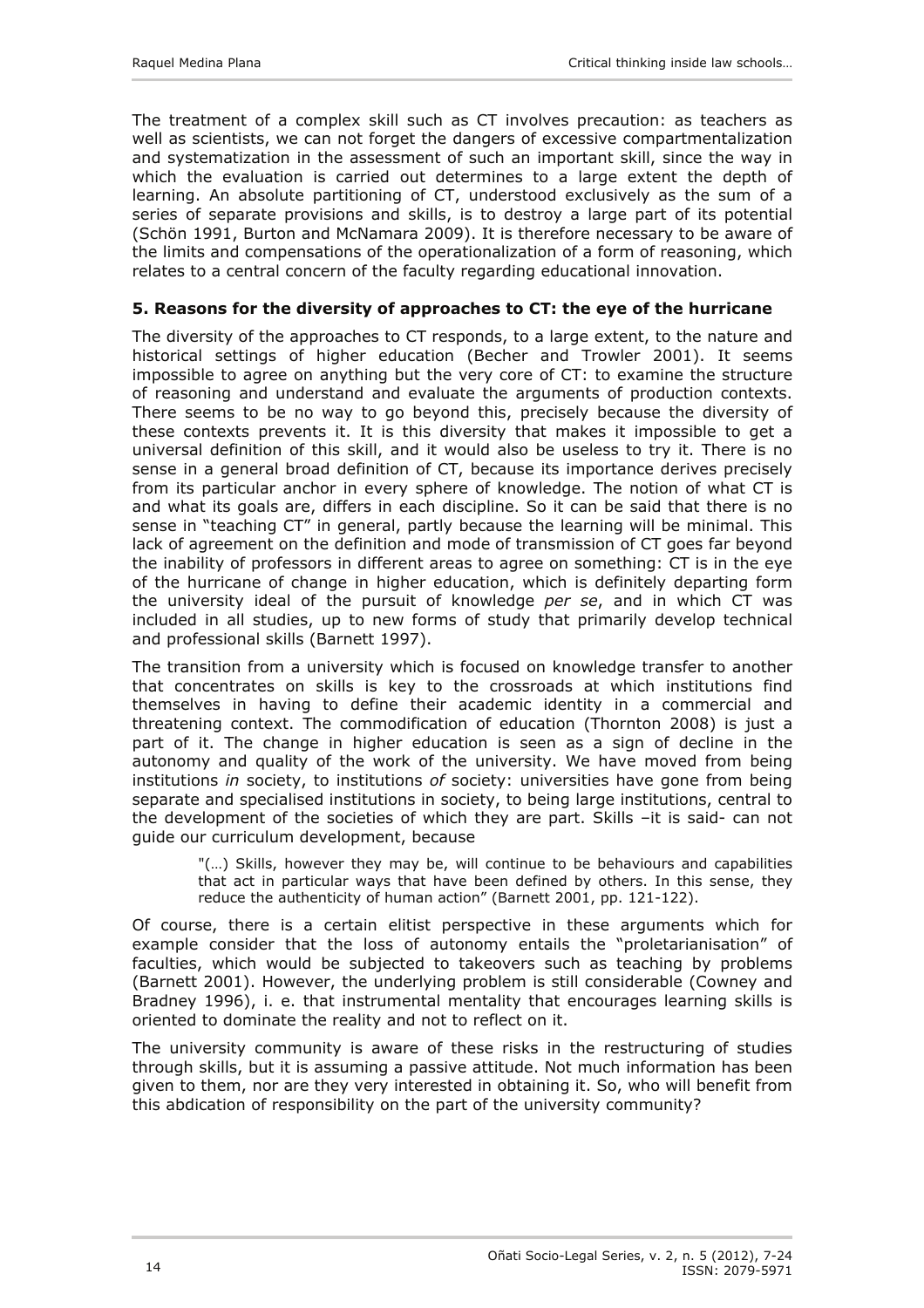# <span id="page-8-0"></span>**6. Academic lawyers and professional identity of law schools**

The relationship between legal education and the related professional practice is a central concern that we have seen permeating developments so far. One of the loci in the field of legal education is that of the dichotomy between academic and professional lawyers. Like all dichotomic categories, they are often described as an opposition to overcome instituting formulas of communication between them. However, the building of these bridges tends to be left to the academy, and their content has much of a subordination of academic to professional interests.

At least in continental Europe it can be said that the successive reforms of higher education – including or starring the so-called Bologna process - represent a technification of studies, conveyed by a rigid professionalization aimed at better preparing university students for their entry into the professional world (often synonyms of business, tout court). This is particularly true of legal education.

The series of binary oppositions (formative / specialized, cultural / professional) that can be found in law schools reveal two key aspects: the positivist predominance and the doctrinal crisis of academic law. The positivist predominance (see below) is of course related to the academic identity crisis arising from the dual function of university teachers of law: they are meant to be academics reflecting on the coherence of legal knowledge while also being actors within that legal system, so that the divide between academic and professional stages in legal education is continually reinforced.

These processes tend to conform a "professional" scenario that is entirely based on assumptions regarding the definition of what actually constitutes a "legal professional". The new curricula are to be based on the proof of the academic, professional and scientific interest of law studies, and the objectives and skills of the enrolling and graduating students, and both sides are to be intertwined. For example, if it is assumed that legal studies are directly related to the value of justice and the resolution of conflicts, the curriculum is to contain among the skills to be demonstrated by students at enrolment certain qualities such as social sensitivity, oral and written communication skills. Graduation depends, to a great extent, on the contents of previous studies, that is student profiles. Alas, professional graduates' profiles which are adequately compiled and of sufficiently high quality are still very scarce, at least in European universities (Olgiati 2005). This is certainly the case with regard to Spanish universities. In 2007, when directly confronted with the need of providing these data for the production of the new Law Grade Report (the White Book), the state agency ANECA itself used the only existing reports, that is one from the University Pablo de Olavide de Seville on graduate employment in 2001-2003, and another report, initiated in 1996, from the University Carlos III of Madrid, "aimed at knowing the reality of work which graduates face ... in order to facilitate access to the labour market" (ANECA 2007).

Of course, graduate skills should meet the needs of the labour market, but as we have seen, universities are largely unaware of what these needs are and therefore rely largely on hearsay which, in turn, is principally based on the needs of large law firms. As we shall see, these processes of substitution and attribution of a professional identity have an importance which is crucial for the future of legal education, and particularly for the development of any approach to CT in law schools.

The question of how legal knowledge serves to the creation of an identity is a very broad one (Barcellona, Hart and Muckenberger 1988, Elkins 1978, Laperrière 1997, Strathern 2008). Although there seems to be no conflict on the academic identity to be conveyed by legal training, the professional profiles are not as consistent as they should be. In fact, at closer inspection many of these professions do not even require prior legal training. On the other hand, we must recognize that what professional lawyers do, in many cases has little to do with the law as it is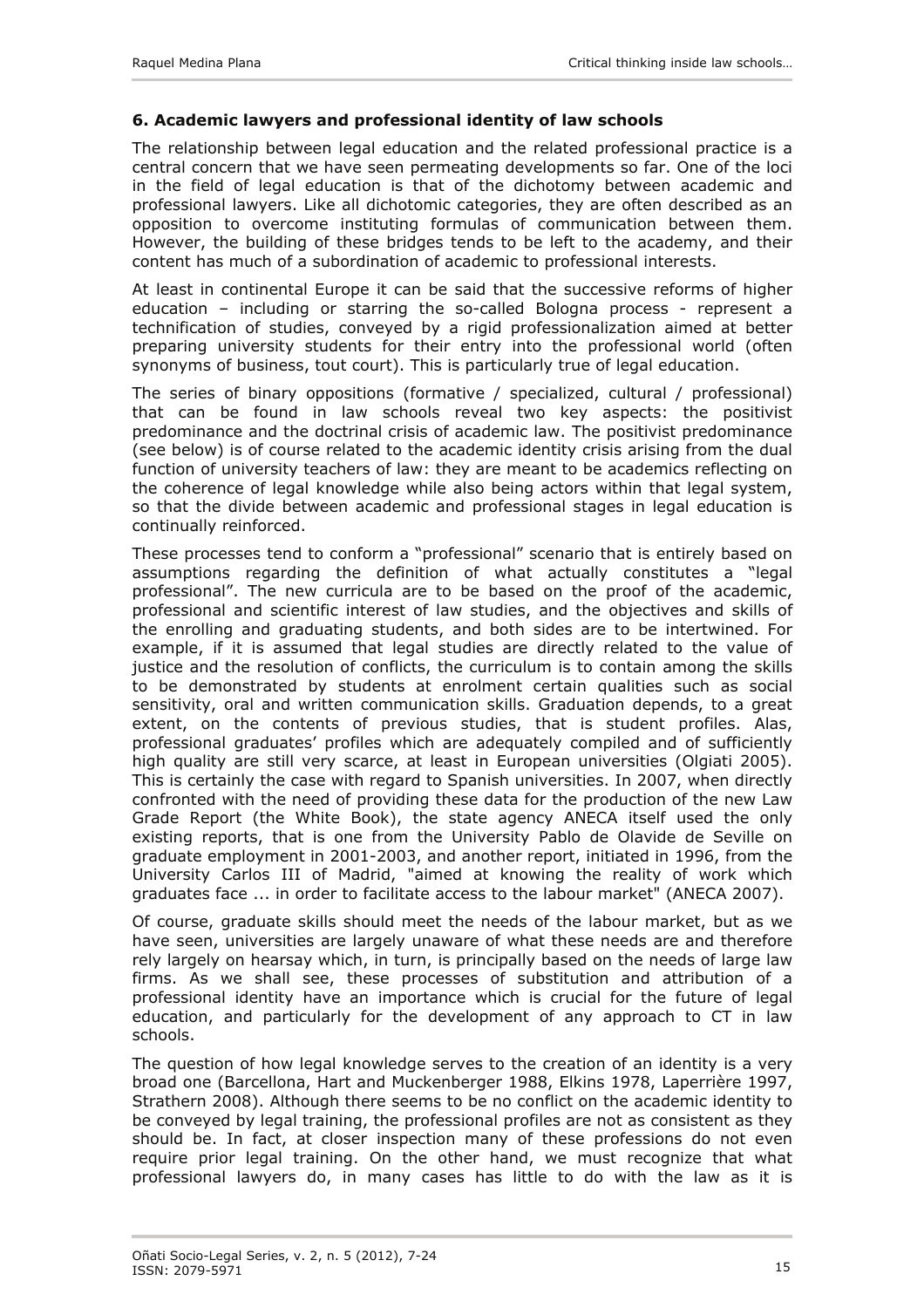<span id="page-9-0"></span>understood in academic circles. These traits, if added to the difficulty of distinguishing between expert and lay discourse, point to a high level of folk categorizations or ideologies in the professional identifications used by law schools (Mertz 2007).

But what is more striking is not the professional profiles per se, but the way in which these profiles are marked throughout by a vocabulary that seems to betray another set of interests and objectives. One of the more striking examples is the use of the term "quality" or "excellence". These words seem touched by an irresistible aura, but when we ask for a definition, criteria become increasingly more quantitative, and clearly related to market conceptualizations: the quality of the students' training appears related to customer satisfaction standards (Harvey and Green 1993). It is the stakeholders' approach (Cowney 2010, Collier 2010), progressively applied to legal academics and even students. The subordination of the academy to certain particular interests that correspond to business and commercial ethics is then a process that is becoming more evident every day, and is giving form to a professional nomenclature (Toddington 1994) that is proving successful.

The consequences of these identifications for the teaching of law are substantial. But they are even greater for the teaching of CT. As long as they primarily constitute a folk ideology, law students are banned from questioning such established conventions on professions or the role of the legal profession in society, as these are closely connected with a certain corporate establishment. There seems to exist a direct relation of this with the (non)exposure of students to critiques of legal doctrine. The ban of critical reflection on such issues as the professional status quo goes further and further in the learning process and extends to the banning of questioning prevailing legal doctrine.

#### **7. The positivist tradition and its impact in legal education through propedeutics**

If we are to follow another of the *loci* of the legal education field, this banning has much to do with the positivist tradition and its reception in legal education. In this legal education tradition, the law professor does not originate or create any argument: he/she does not "give opinions" but only quotes others, so that the teacher's job is essentially descriptive. In front of the teacher, a student is not only deprived of the skill of criticism, but even of his specific language, his own experience. In this paradigm, as Gadamer points out, the learning of law is not comprehension, as the subject, alienated from his/her experience, is confined to the mere differentiation between several authoritarian significances (Gadamer 2002).

Legal language is not only descriptive, it is also prescriptive, and so is the teaching of law, as it is dependent on the texts to which the student is exposed: doctrine or regulations, their relation with the exercise of power is always certain. So it can be said that "teaching law produces professionals who are occupied with telling their fellow citizens what to do" (Correas 2000).

The positivist tradition can also be seen as a device to conceal the ideological nature and function of law, and even more so of legal doctrine. This identifies legal education as being

"closer to indoctrination than to education, in the sense that they not only teach ideology, but they conceal from the students th ideological nature of the knowledge they are learning" (Berard 2009).

The exclusion of moral and political elements of law in legal education has been highlighted (Sarat 2004, Mertz 2007). The vehicle for this tends to be the differentiation between "pure" legal contents and "extra"legal elements, thereby inducing in the students the view that manipulating the law is morally or politically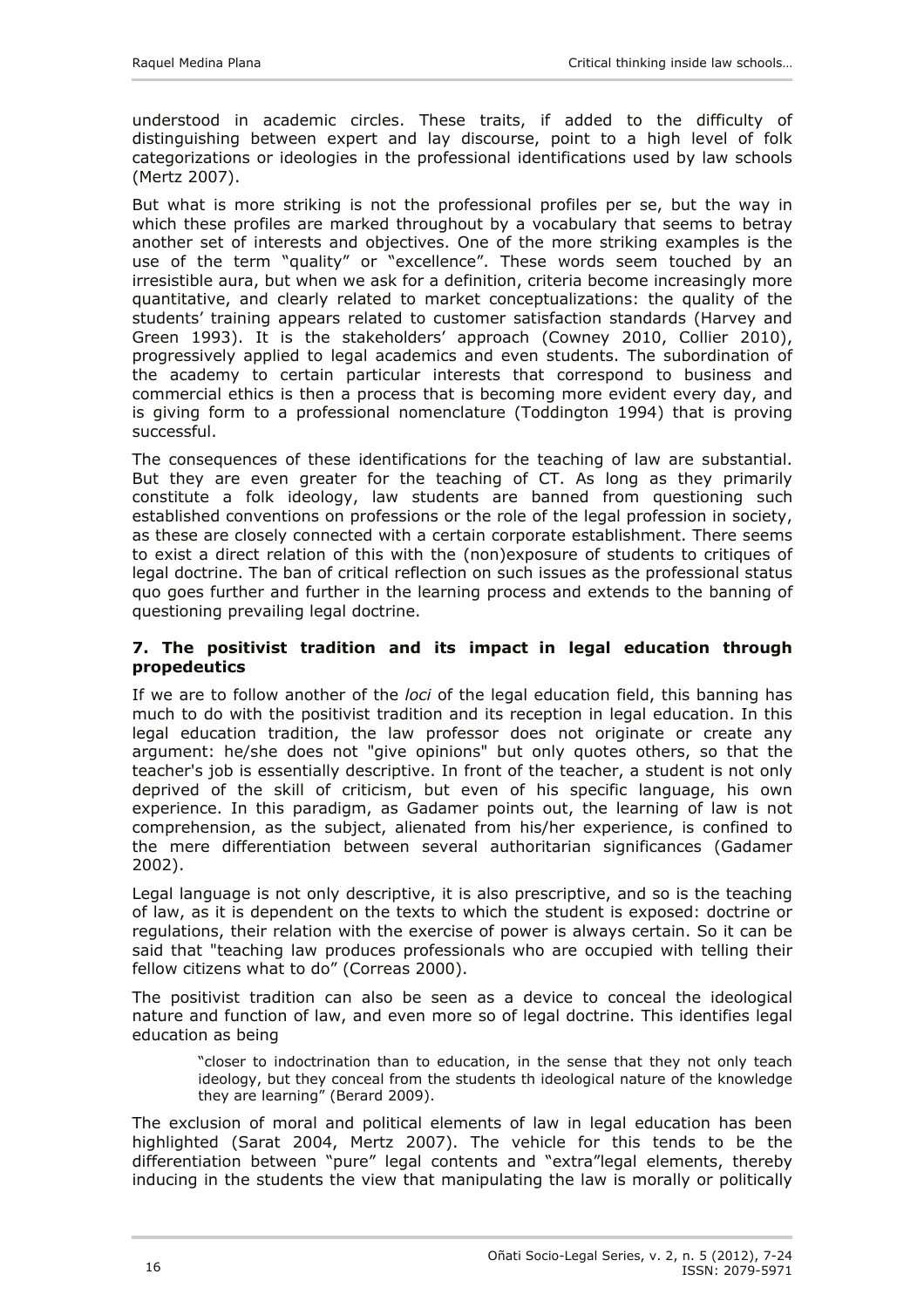<span id="page-10-0"></span>neutral - a process that has been called a "cynical education" (Economides 1997, pp. 26, 29).

To achieve this exclusion, legal education has traditionally enforced a propedeutic approach, a propedeutic tradition. By it I mean the privileged position occupied by basic or propedeutic courses taught prior to all others, such as Legal Philosophy, History of Law or Sociology of Law in legal studies. This tradition represents an apparently amicable but unequal sharing: it relies on a particular division of tasks, which allocates to propedeutic courses all the responsibility for an "alternative" approach to law while leaving the rest, indeed the vast majority of the positivist or doctrinal disciplines unconcerned with this task. Although it seems a quite logical and friendly sharing out, the reality is that the price is high, resulting in the marginalization of these disciplines in law faculties and a progressive reduction of their importance in the curriculum, making them subject to the "outer" forces of market and the ever increasing demands of "professionalization".

The actual function served by propedeutic disciplines, some of which hold a privileged position in law schools curricula, could serve as a reminder for anyone who thinks that there are different disciplines: dogmatic and non-dogmatic. As Bourdieu has shown, legal academics teaching the propedeutic subjects, particularly legal historians, are those most likely to cultivate a specialist field discourse, as their main attribute is to maintain the illusion of law as a closed autonomous universe (Bourdieu 1986).

This privileged position has been explained by the weakness of positive law in the late nineteenth century when legal curricula were drawn up -a weakness which in Spain was still the main characteristic of law curricula during Franco's era. The absence of a political system and a legal ordinance founded on freedom and sustained by democracy required a certain conception and teaching of law, full of ideologies and other legal doctrines unsupported by any constitutional or democratic features (Clavero 2009). More generally, the propedeutic approach has been identified as an "external" perspective of legal education: it is the approach of the (again) Kantian "should be", too often translated as the "utopian" "unpractical" "idealist" approach, therefore rejectable (Conklin 1993).

## **8. Law schools and critical agenda**

Due to these intellectual traditions, and also to their structural characteristics, law schools can be seen as a particular island, not only in relation to the university in general but even to their own legal culture. Even when the necessity of opening up the concept of law is widely acknowledged by legal academics from any field and almost any school of thought (Posner 1987), the incorporation of this project into teaching and learning activities has as yet failed to occur (Berard 2009).

As we have seen, legal education research shows evidence that law schools tend to resist any change of paradigm, remaining firmly anchored in positivist defence. These schools are not only latecomers, but they are historically and structurally "pre-illustration" and must remain so to better implement their function as providers of a bureaucratic hierarchy (Kennedy 1998). The ideal of the closedness of the legal field is still loyally serving this function, a function that is constantly revisited and thus confirmed. Indeed, the new demands of professionalization on the universities are translated, as we shall see, into a new argument for the defence of the positivist approach.

In this climate, the development of CT does not seem to be one of the most valued skills. Neither by professionals dominated by a business ethic in which there is no room for CT, nor by legal academics who, as we have seen, only support CT in principle but promptly lose any enthusiasm for it when it comes to university practice, both for teaching as well as for research. And yet, here we defend its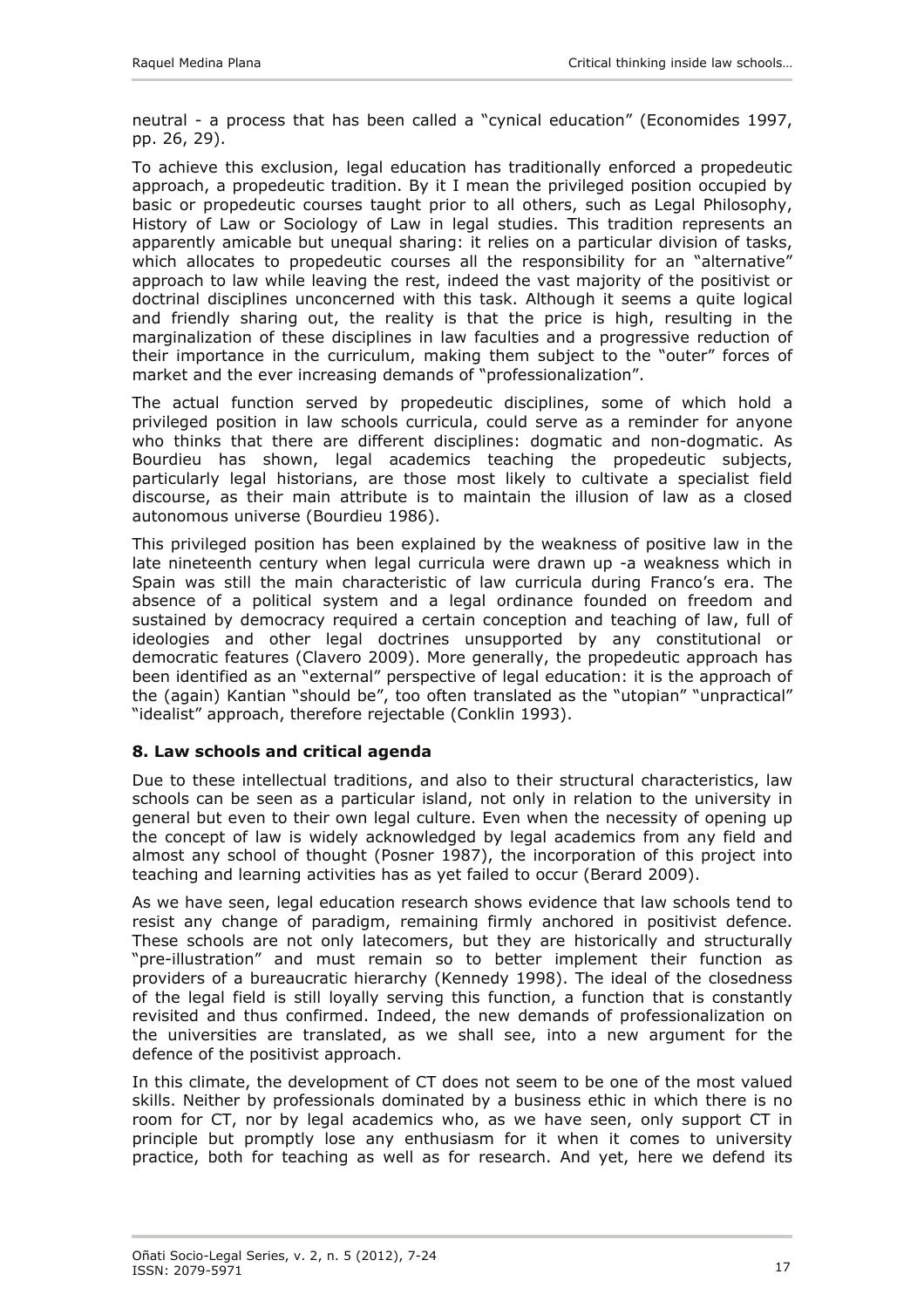<span id="page-11-0"></span>crucial character as a central skill in the law school, the starting-point of active reflection on the future of the curriculum and its structure.

Given the current weak position of the university torn between the two forces, it is important not to lose more ground. Law schools must not turn their backs on the profession, they must integrate their needs into their curricula while not assuming that these needs are just those of the corporate sector. Subjection from the academic to the professional is not "the" way to the modernization of studies. It is all about maintaining a share of reflection, a place able to accommodate a critical capacity in all areas of law. Rather than regarding the notion of skill as something related essentially to practice, and therefore not in need of theorisation or even reflection, law faculties need to, and on the contrary, apply careful thought, promote discussion and debate between the disciplines.

Open discussion about the skills to be taught at law school is likely to open the 'Pandora's box' about the concept of law itself, because the discussion of the means (skills, strategies, capacity) presupposes an understanding of the purpose they serve. And the different positions on the purposes of education are closely aligned to a context of openly ideological conflict. One example is the implementation of certain general statements, such as those promoting values of tolerance and pluralism, by academic bodies which are more concrete and closer to the educational act. Academic departments tend to reject the assumption of these tasks, with arguments that are openly ideological, they justify them through pragmatic criteria. Dewey's link between education and democracy is not really met by academia (Santos 2010).

# **9. Legal academic identity and opening up the concept of law**

Given this reality, the skills approach is not sufficient by itself, nor is it possible from the outset if it does not imply a less formal and more contextualized concept of law.

The reflection on the skills approach advocates in itself a more fluid concept of law, a law based on less categorically closed argumentation and reasoning techniques. Of course we know that proposing such a graded aperture goes directly against the legal paradigm *par excellence*: law as an autonomous field, closed and independent, which remains the principal foundation of the traditional conceptions of law, and also of law teaching.

One of the characteristics that defines any discipline or field of knowledge is the fact that its intellectual framework (the object of research, the conceptual and methodological tools that are available and the way they establish the autonomy of the field research) tends to be autonomous and self-validating. Consequently, any discipline produces the only available validation of its own declarations. One of the inherent problems in any attempt to challenge the intellectual hegemony of a discipline consists, therefore, in establishing the intellectual space from which to undertake such a challenge. Inasmuch as the disciplines are constituted as an effect of a way of investigation that is self-validating, it follows that efforts to achieve a paradigm shift within a discipline involve challenging not only the intellectual foundations of a particular disciplinary tradition, but also the social and institutional conditions in which these statements are produced and legitimized (Cotterrell 1992).

In this article we have discussed professional classifications that are appropriate to the entire legal field. Affirming the autonomy of law entails a legitimizing discourse of professional specificity and an invocation of scientific quality and neutrality on the part of this profession. The cultivators of law tend to emphasize autonomy and self-referencing in their field, but this image is largely an idealization of their own academic and professional identities. Since the texts of Durkheim on the nature and development of professions, the relation between the different types of knowledge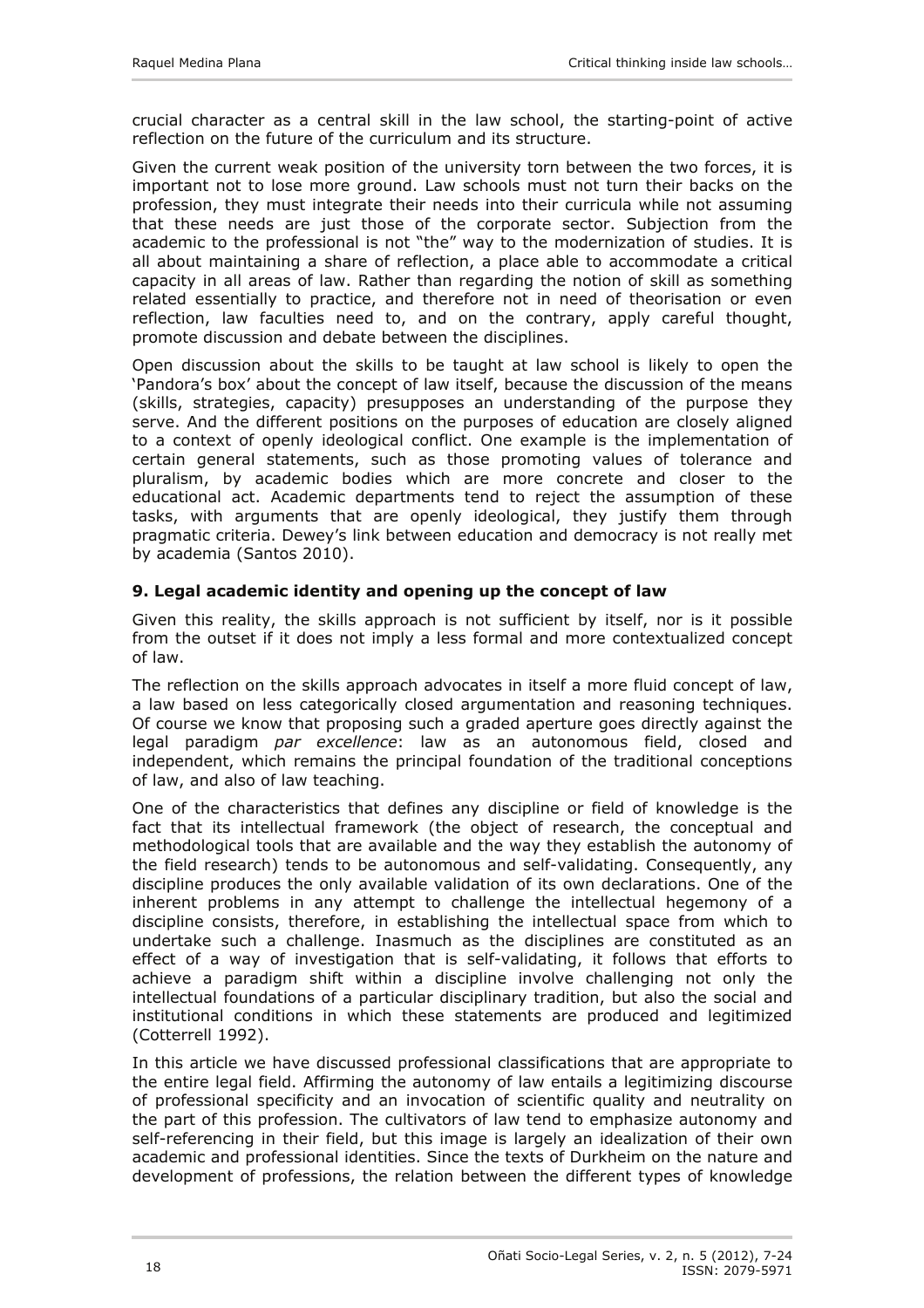<span id="page-12-0"></span>and professional identity is well known. The sociology of professions has deepened in these processes of the construction of prestige from the defence of an exclusive area of skills and knowledge as components of their social position (Strathern 2008, Schultz and Shaw 2003).

As a field of study, legal education tries to contrast the paradigm of autonomy of law, with a general call for a categorical opening up, in order to keep law schools within the university (Maharg 2007), to align their studies to a framework which is not so strictly dogmatic and therefore to achieve adapting them into effective "teaching skills" whilst not selling schools to the demands of a supposed "profession" dominated by strictly commercial criteria. The professor of law should teach his/her students a considerable amount of expert technical knowledge, as well as the mastering of a specialized language. But it should never make them forget that they must also teach their students ways of reasoning, mechanisms and attitudes that would allow them to manage such knowledge from a true understanding of law in society.

## **10. Control on academic skills: the students are at the centre**

Skills are, if anything, directly related to students. The breakthrough of skills in law schools was the result of the phasing out of internship and other apprenticeship processes, but above all, of an increased social and cultural diversity among students. The Langdell era, when professors could expect all students to be *gentlemen*, and when it was also assumed that their professional lives were always to be lived among "gentlemen" (Kennedy 2004, Guinier, Fine and Balin 1997), therefore making worries about teaching skills redundant, has long passed. Legal education is no longer closely related to a code of conduct derived from the sameness of social-economic origins shared by all members of the profession. Only a homogeneous university - in terms not only of social, economic and cultural matters, but also in terms of race and gender-, could assure that all students had similarly developed basic skills.

"Basic skills", as we understand them and which include CT, are not only intellectual practices, such as a proper understanding of written texts and an acceptable oral expression, but also other even more basic ones, such as being a good listener. The fact that such a simple act is also culturally constructed has profound implications for the practice of law teaching (Weisberg and Peters 2007). Their social, economic and cultural heterogeneousness is one of the main reasons why current students show great differences in the control of those "basic" skills (LaPiana 1994, pp. 170 ff, Barnett and DiNapoli 2008).

We are no longer in a monolithic university. Universities are becoming global, and the studentbody's composition has changed fundamentally. However evident, this is never taken into account sufficiently. Pluralism is not, in fact, a value in itself but increasingly a reality. Let this reality be incorporated as an attitude of flexibility and openness towards a changing and ever demanding concept of citizenship.

Turning our attention back to the students, to their experiences and foreseen ideas, and striving for an open concept of legal education, we find that there are two paths that intersect in the search of CT in law schools. From the outset, the disciplines that, at least in principle, are considered non-dogmatic, are the ones which are the most prepared to develop this approach. However, in my view they neither can nor should do it on their own, given the magnitude of change and their diminishing weight of influence. The responsibility for these disciplines is to dialogue with the dogmatists, to propose multidisciplinary approaches, and to leave scholarly ivory towers.

We have seen again and again how the focus on teaching practice and educational planning has to start from theoretical reflection. Legal education offers a field in which this critical project can and must be defended. Plus, this field can be the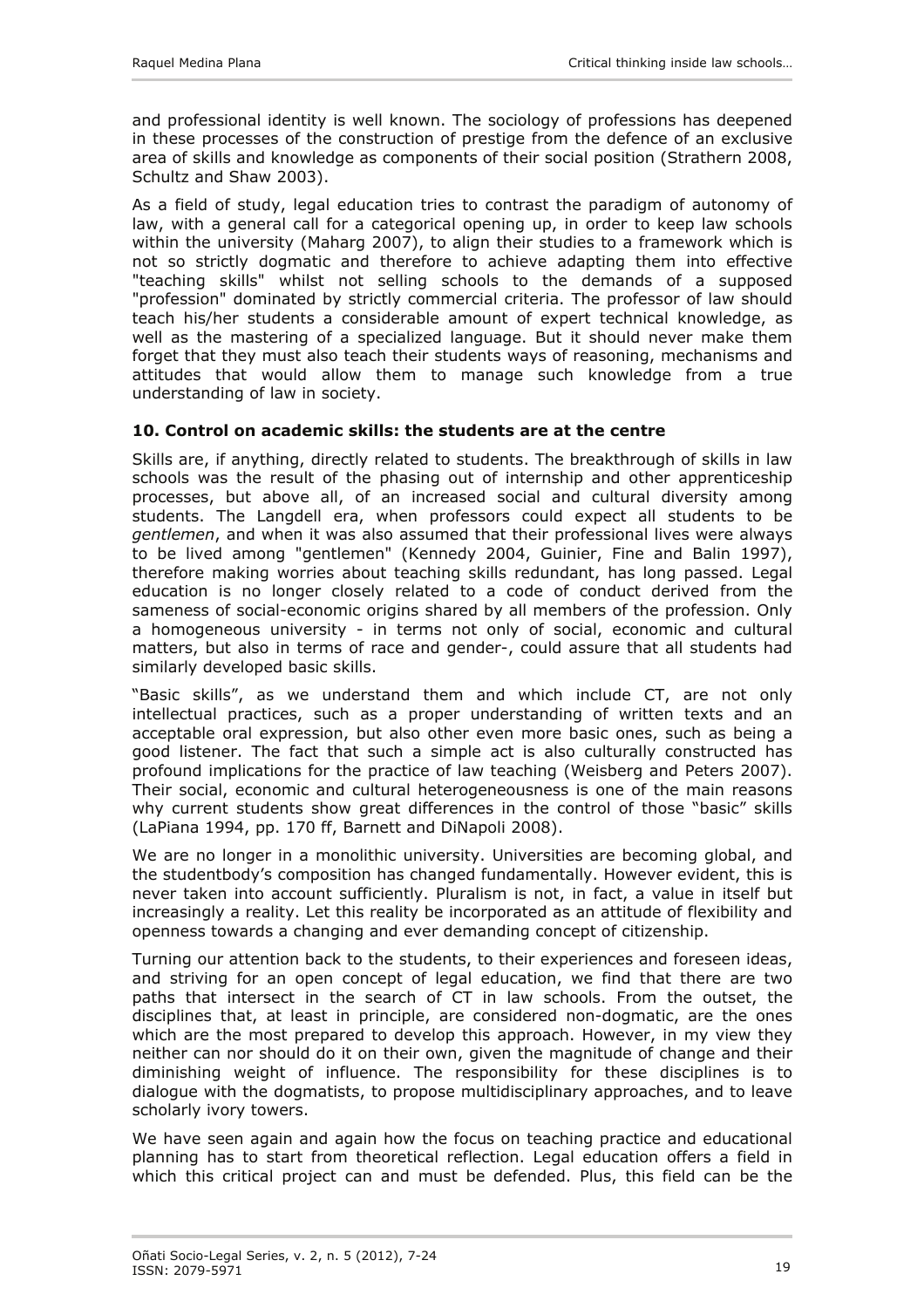<span id="page-13-0"></span>subject of active critique: the exposition of substantial legal actors "in formation", as are the law school students, to legal diversity can have direct effects on the way law is conceived and used. By doing so, the field of legal education is in harmony with the aspiration of intentional action in the direction of a contribution to civil society.

## **Bibliography**

- Abel R. and Lewis, Ph., eds., 1995. *Lawyers in Society*. *An Overview.* Berkeley, Los Angeles: University of California Press.
- ANECA [National Agency for the Assessment of Quality], 2007. *White Book on the Law Grade* [online]. Madrid: ANECA. Available from: [http://www.aneca.es/var/media/150240/libroblanco\\_derecho\\_def.pdf](http://www.aneca.es/var/media/150240/libroblanco_derecho_def.pdf) [Accessed 23 July 2012].
- Anderson, J.L., 2004. Law School Enters the Matrix: Teaching Critical Legal Studies. *Journal of Legal Education*, 54(2), 201-215.
- Barcellona, P.D., Hart, D. and Muckenberger, U., 1988. *La formación del jurista. Capitalismo monopolístico y cultura jurídica*. Madrid: Civitas.
- Barnett, R., 1997. *Higher education: A critical business*, Buckingham. Philadelphia: Society for Research into Higher Education and Open University Press.
- Barnett, R., 2001. *Los límites de la competencia. El conocimiento, la educación superior y la sociedad*. Barcelona: Gedisa.
- Barnett, R. and DiNapoli, R., eds., 2008. *Changing Identities in Higher Education, Voicing Perspectives*. Milton Park: Routledge.
- Barton, Th.D., 1998. Troublesome Connections: The Law and Post-Enlightenment Culture. *Emory Law Journal*, 47, 163-236.
- Becher T. and Trowler, P.R., 2001. *Academic Tribes and Territories. Intellectual enquiry and the culture of disciplines.* Buckingham and Philadelphia: The Society for Research into Higher Education & Open University Press.
- Berard, T.J., 2009. The Relevance of the Social Sciences for Legal Education. *Legal Education Review* [online], 19, 189-215. Available from: [http://www.ler.edu.au/pdf/vol19\\_fullpapers/ler\\_vol19\\_paper8.pdf](http://www.ler.edu.au/pdf/vol19_fullpapers/ler_vol19_paper8.pdf) [Accessed 24 July 2012].
- Bermejo Castrillo, M.A., 2006. ¿Realidad o ficción? el proceso de convergencia de las enseñanzas jurídicas dentro del marco del proyecto de creación de un Espacio Europeo de Educación Superior. *Cuadernos del Instituto Antonio de Nebrija,* 9, 237-296.
- Boon, A., 1998. History is Past Politics: A Critique of the Legal Skills Movement in England and Wales. *Journal of Law and Society*, 25 (1), 151-169.
- Bourdieu, P., 1984. *Homo Academicus* (French Ed.). Paris: Les Éditions de Minuit. (English Ed., 1990. Cambridge: Polity).
- Bourdieu, P., 1986. La force du droit. Éléments pour une sociologie du champ juridique. *Actes de la Recherche en Sciences Sociales* [online], 64, 3-19. Available from : [http://www.persee.fr/web/revues/home/prescript/article/arss\\_0335-](http://www.persee.fr/web/revues/home/prescript/article/arss_0335-5322_1986_num_64_1_2332) [5322\\_1986\\_num\\_64\\_1\\_2332](http://www.persee.fr/web/revues/home/prescript/article/arss_0335-5322_1986_num_64_1_2332) [Accessed 24 July 2012].
- Bradney, T., 1998. Law as a Parasitic Discipline. *Journal of Law and Society*, 25 (1), 71-84.
- Burton, K. and McNamara, J., 2009. Assessing reflection skills in law using criterion- referenced assessment. *Legal Education Review* [online], 19 (1),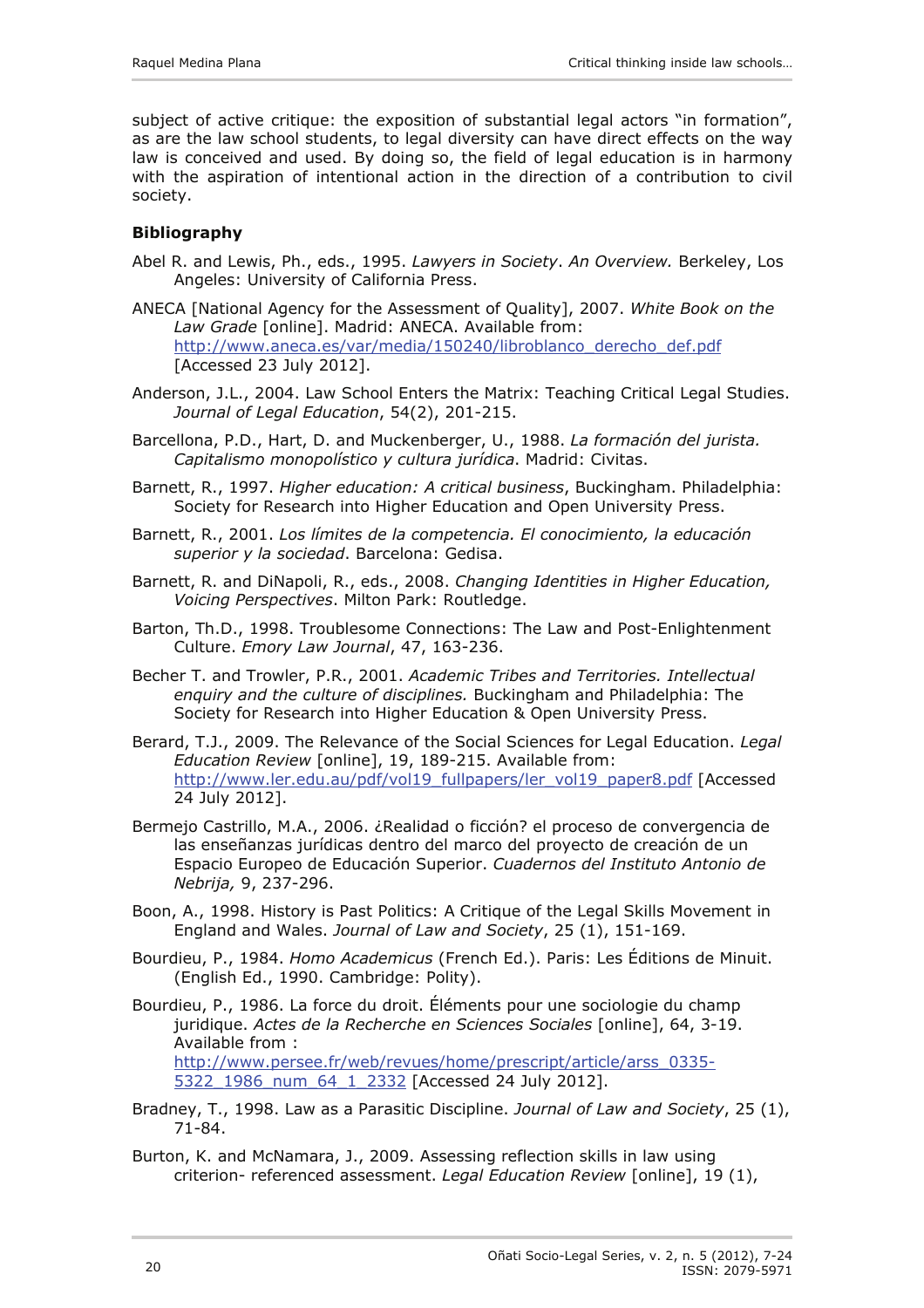171. Available from:

<http://www.austlii.edu.au/au/journals/LegEdRev/2009/8.html>[Accessed 24 July 2012].

- Chaim, R.A., 1983. A Model for the Analysis of the Language of Lawyers. *Journal of Legal Education*, 33 (1), 120-140.
- Clavero, B., 2009. La docencia del derecho en España. In: *Bartolomé Clavero: ensayos, opiniones y actualidad* [online]. Available from: [http://clavero.derechosindigenas.org/wp-content/uploads/2007/12/docencia](http://clavero.derechosindigenas.org/wp-content/uploads/2007/12/docencia-derecho-conferencia.pdf)[derecho-conferencia.pdf](http://clavero.derechosindigenas.org/wp-content/uploads/2007/12/docencia-derecho-conferencia.pdf) [Accessed 24 July 2012].
- Collier, R., 2010. Legal Academics as Stakeholders: Reconceptualising Identity and Social Class. *In:* F. Cowney, ed. *Stakeholders in the Law Schools*. London: Hart, 15-34.
- Conklin, W.E., 1993. Teaching Critically Within a Modern Legal Genre. *Canadian Journal of Law & Society*, 8, 33-57.
- Cotterrell, R., 1992. *The Sociology of Law: An Introduction*. London: Butterworths, Oxford University Press.
- Cotterrell, R., 2006. Law in Culture. *In*: R. Cotterrell. *Law, Culture and Society. Legal Ideas in the Mirror of Social Theory*. London: Ashgate, Aldershot, 97- 108.
- Correas, O., 2000. La enseñanza del derecho en la picota. In: R. Bergalli, I. Rivera Beiras, eds. *Poder académico y educación legal*. Barcelona: Anthropos, pp. 43- 65.
- Cowney, F., 2010. Contextualising Stakeholders in the Law Schools. In: F. Cowney, ed. *Stakeholders in the Law Schools*. London: Hart, 1-14.
- Cowney, F., ed., 2010. *Stakeholders in the Law Schools*. London: Hart.
- Cowney, F. and Bradney, T., 1996. Working on the Chain Gang? *Contemporary Issues in Law*, 2 (2), 15-30.
- Dauer, F.W., 1989. *Critical Thinking: An Introduction To Reasoning*. New York: Oxford University Press.
- Dewey, J., 1910. *How We Think*. London: Heath & Co. Publishers. Available from <http://archive.org/details/howwethink000838mbp>[Accessed 14 September 2012].
- Douzinas, C., 1994. *Politics, Postmodernity and Critical Legal Studies: The Legality of the Contingent*. London: Routledge.
- Douzinas, C., 2005. Oubliez Critique. *Law and Critique,* 16, 47-69.
- Douzinas, C. and Gearey, A., 2005. *Critical Jurisprudence*. London: Hart.
- Duncanson, I., 1993. Legal Education and the Possibility of Critique: An Australian Perspective. *Canadian Journal of Law & Society*, 8, 59-82.
- Economides, K., 1997. Cynical Legal Studies. *In*: J. Cooper and L. Trubek, eds. *Educating for Justice: Social Values and Legal Education*. Aldershot: Ashgate.
- Elkins, J.R., 1978. The Legal Persona: an Essay on the Professional Mask. *Virginia Law Review*, 64, 735-762.
- Elkins, J.R., 1999. Alternating Currents: One Teacher's Thinking About the Critical Thinking Movement. *Legal Studies Forum* [online], 23. Available from [http://myweb.wvnet.edu/~jelkins/critproj/overview.html](http://myweb.wvnet.edu/%7Ejelkins/critproj/overview.html) [Accessed 26 September 2012].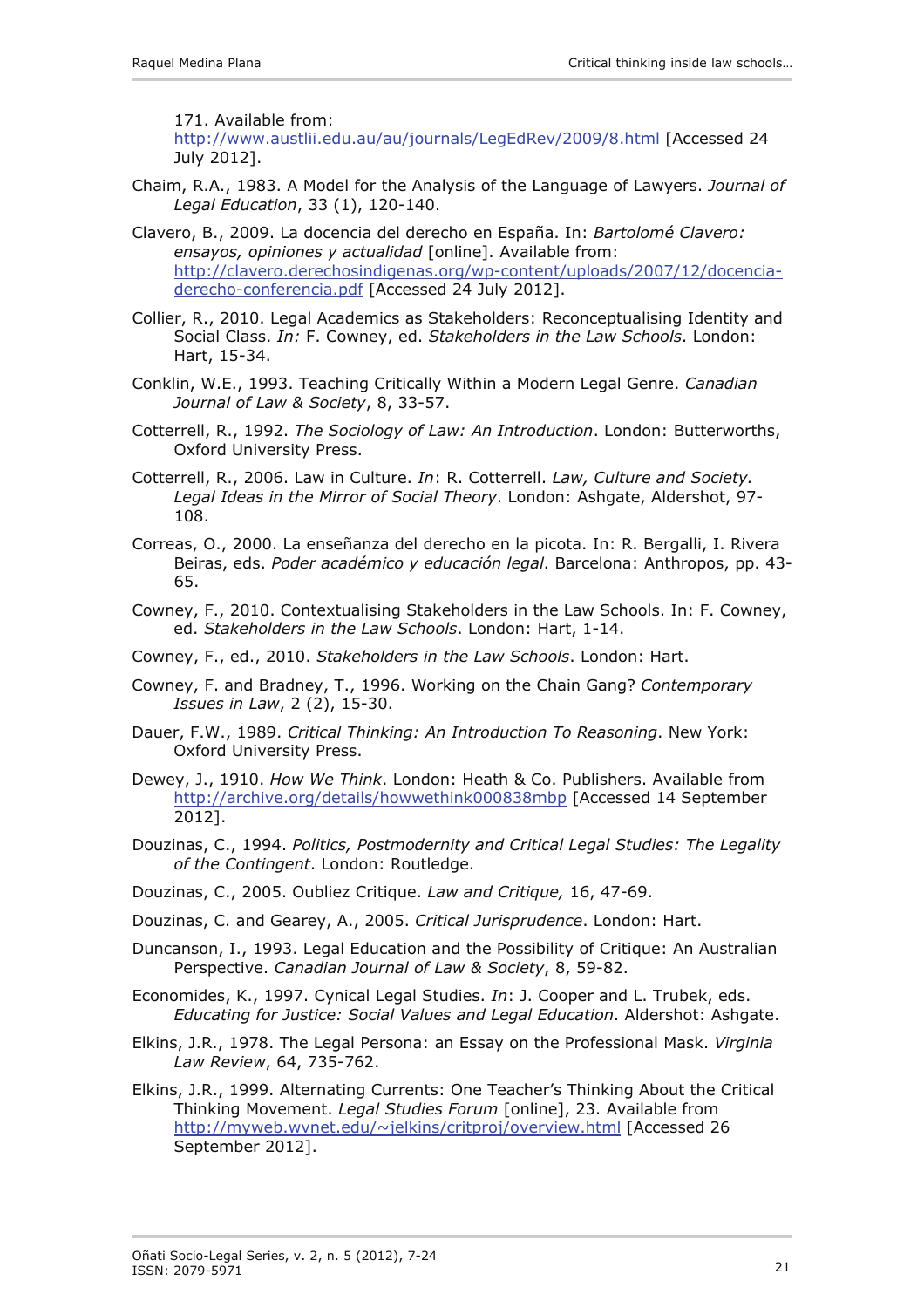- Facione, P.A., 1990. *Critical Thinking: A Statement of Expert Consensus for Purposes of Educational Assessment and Instruction. Report of the American Philosophical Association, "The Delphi Report"*. California Academic Press.
- Facione, P.A., 2000. The Disposition Toward Critical Thinking: Its Character, Measurement, and Relationship to Critical Thinking Skills. *Journal of Informal Logic,* 20 (1), 61-84.
- Feldman, S.M., 2001. How to be Critical. *Chicago-Kent Law Review*, 76(2), 893- 912.
- Frug, G.E., 1989. A Critical Theory of Law. *Legal Education Review* [online], 1 (1), 43. Available from: <http://www.austlii.edu.au/au/journals/LegEdRev/1989/5.html>[Accessed 24 July 2012].
- Gadamer, H.G., 2002. *Acotaciones hermeneúticas.* Madrid: Trotta.
- Gearey, A., 2007. Anxiety and Affirmation: Critical Legal Studies and the Critical "Tradition(s)". *New York University Review Law and Social Change*, 31, 585- 603.
- González, M.-T., 2009. Tracing the Critical Education Tradition in LatCrit Theory, Praxis and Community. *FIU Law Review*, 4, 85-100.
- Goodrich, P., 1993. Sleeping with the Enemy. On the Politics of Critical Legal Studies in America. *New York University Law Review,* 68, 185-219.
- Goodrich, P., 1994. Of Blackstone's Tower: Metaphors of Distance and Histories of the English Law School. In: P. Birks, ed. *Reviewing Legal Education. What Are Law Schools For?* London: Oxford University Press.
- Guinier, L., Fine, M. and Balin, J., 1997. *Becoming Gentlemen: Women, Law School and Institutional Change.* Boston: Beacon Press.
- Harvey, L. and Green, D., 1993. Defining Quality. *Assesment and Evaluation in Higher Education*, 18 (1), 9-34.
- Hespanha, A.M., 2002. *Cultura jurídica europea. Síntesis de un milenio*. Madrid: Tecnos.
- Horkheimer, M., 1995. Traditional and Critical Theory. In: M. Horkheimer. *Critical Theory: Selected Essays.* New York: Continuum.
- Kennedy, D., 1998. Legal Education as Training for Hierarchy. *In*: D. Kairys, ed. *The Politics of Law*. New York: Basic Books.
- Kennedy, D., 2004. *Legal Education and the Reproduction of Hierarchy: A Polemic Against the System*. New York University Press.
- Koselleck, R., 1988. *Critique and crisis : enlightenment and the pathogenesis of modern society.* Cambridge, Mass.: MIT Press.
- Laperrière, R., 1997. L'interpretation du droit et les monopoles des professions juridiques. In : C. Thomasset and D. Bourcier, eds. *Interpreter le droit: le sens, l'interprète, la machine*. Bruxelles: Bruylant.
- LaPiana, W.P., 1994. *Logic and Experience. The Origin of Modern American Legal Education*. Oxford University Press.
- Lista, C.A., 2002. *La enseñanza del derecho y la formación de la conciencia jurídica*. Córdoba, Argentina: Sima.
- Macduff, A., 2005. Deep Learning, Critical Thinking and Teaching for Law Reform. *Legal Education Review*, 15, 125. Available from: <http://www.austlii.edu.au/au/journals/LegEdRev/2005/6.html>[Accessed 24 July 2012].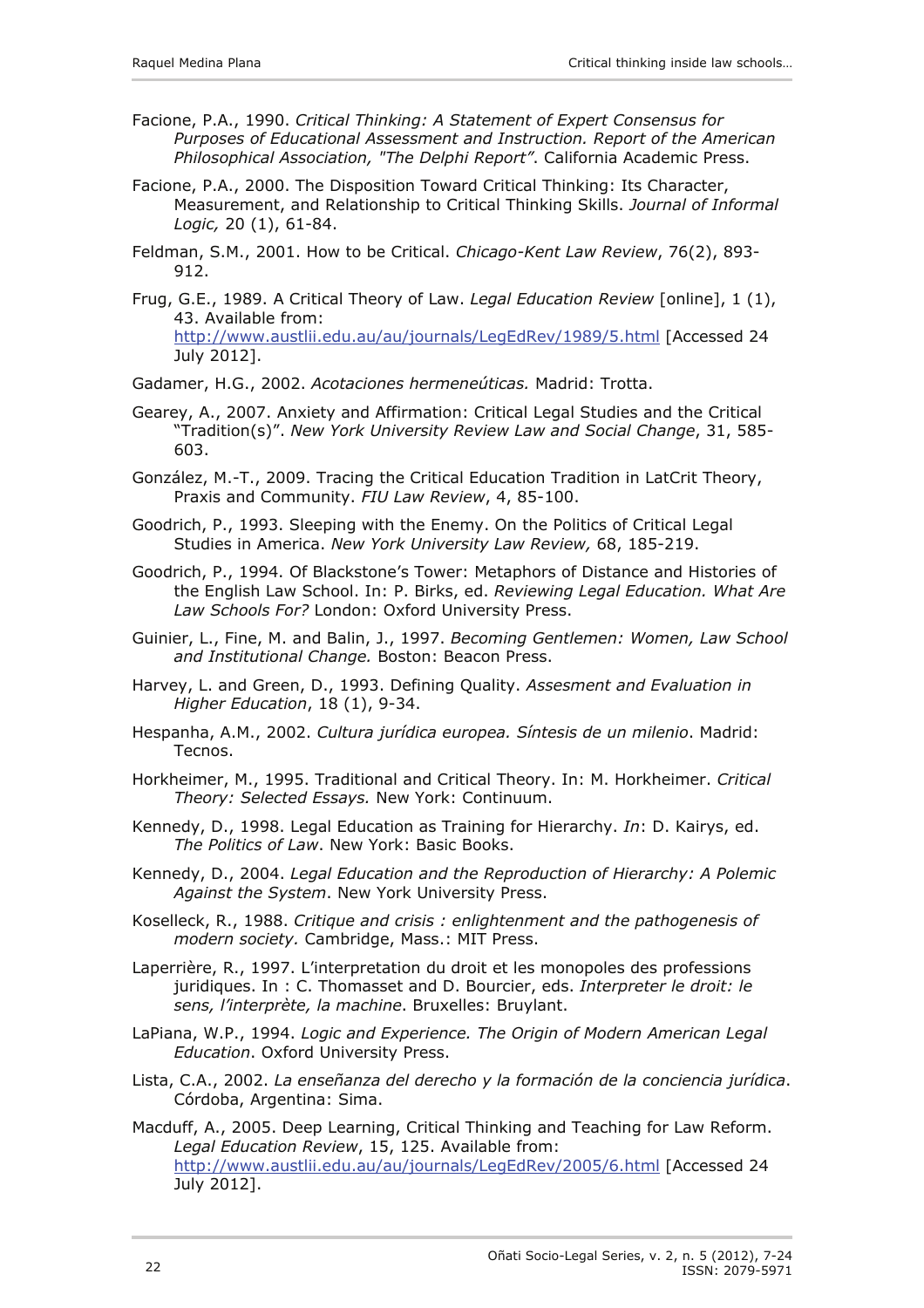- Maharg, P., 2007. *Transforming legal education: learning and teaching the Law in the early twenty-first century*. Hampshire: Ashgate Distribution Services.
- McDonald, R., *et al.,* 1995. Assessment of Competence. *In*: R. McDonald, *et al. New Perspectives on Assessment* [online]*.* Paris: UNESCO. Available from: <http://unesdoc.unesco.org/images/0010/001018/101855e.pdf>[Accessed 24 July 2012].
- Mertz, E., 2007. *The Language of Law School: Learning to "Think Like a Lawyer".*  New York: Oxford University Press.
- Miller, N.P. and Charles, B.J., 2009. Meeting the Carnegie Report's Challenge to Make Legal Analysis Explicit-Subsidiary Skills to the IRAC Framework. *Journal of Legal Education*, 59, 192-220. Available from: <https://swlaw.edu/pdfs/jle/jle592charles.pdf> [Accessed 26 September 2012].
- Morss, J.R., 2008. Part of the Problem or Part of the Solution? Legal Positivism and Legal Education. *Legal Education Review*, 18, 55. Available from: <http://www.austlii.edu.au/au/journals/LegEdRev/2008/4.html>[Accessed 24 July 2012].
- Nelken, D., 2005. Rethinking Legal Culture. In: M. Freeman, ed. *Law and Sociology.*  Oxford University Press.
- Olgiati, V., 2005. *Le professioni giuridiche in Europa. Politiche del diritto e dinamica sociale*. Urbino: Quattro Venti.
- Pérez Lledó, J.A., 2006. *La enseñanza del Derecho. Dos modelos y una propuesta*. Lima: Palestra-Temis.
- Posner, R., 1987. The Decline of Law as an Autonomous Discipline: 1962-1987. *Harvard Law Review*, 100, 761-780.
- Reichert, S. and Tauch, C., 2005. *Trends IV: European Universities Implementing Bologna* [online]. Brussels: European University Association. Available from: [http://www.eua.be/eua/jsp/en/upload/TrendsIV\\_FINAL.1117012084971.pdf](http://www.eua.be/eua/jsp/en/upload/TrendsIV_FINAL.1117012084971.pdf) [Accessed 24 July 2012].
- Rose, G., 1984. *Dialectic of Nihilism.* Oxford: Blackwell.
- Santos, B. Sousa, 2010. The University in the Twenty-first Century: Toward a Democratic and Emancipatory University Reform. In: M. Apple, S. Ball and L.A. Gandin, orgs. *The Routledge International Handbook of the Sociology of Education*. Abingdon: Routledge, 274-282.
- Sarat, A., 2004. Crossing Boundaries: From Disciplinary Perspectives to an Integrated Conception of Legal Scholarship. In: A. Sarat, ed. *Law in the Liberal Arts*. Ithaca: Cornell University Press.
- Schön, D. A., 1991. *The Reflective Turn: Case Studies In and On Educational Practice*. New York: Teachers Press, Columbia University.
- Schultz U. and Shaw, G., eds., 2003. *Women in the World's Legal Professions*. London: Hart Publishing.
- Schleifer, R., 2004. *Modernism and Time. The Logic of Abondance in Literature, Science and Culture (1880-1930)*. London: Cambridge University Press.
- Schön, D., 1991. *Educating the Reflective Practitioner. Toward a New Design for Teaching and Learning in the Professions*. San Francisco: Jossey Bass Publishers.
- Spivak, G., 1999. *A Critique of Postcolonial Reason: Toward A History of the Vanishing Present*. Cambridge, Mass.: Harvard University Press.